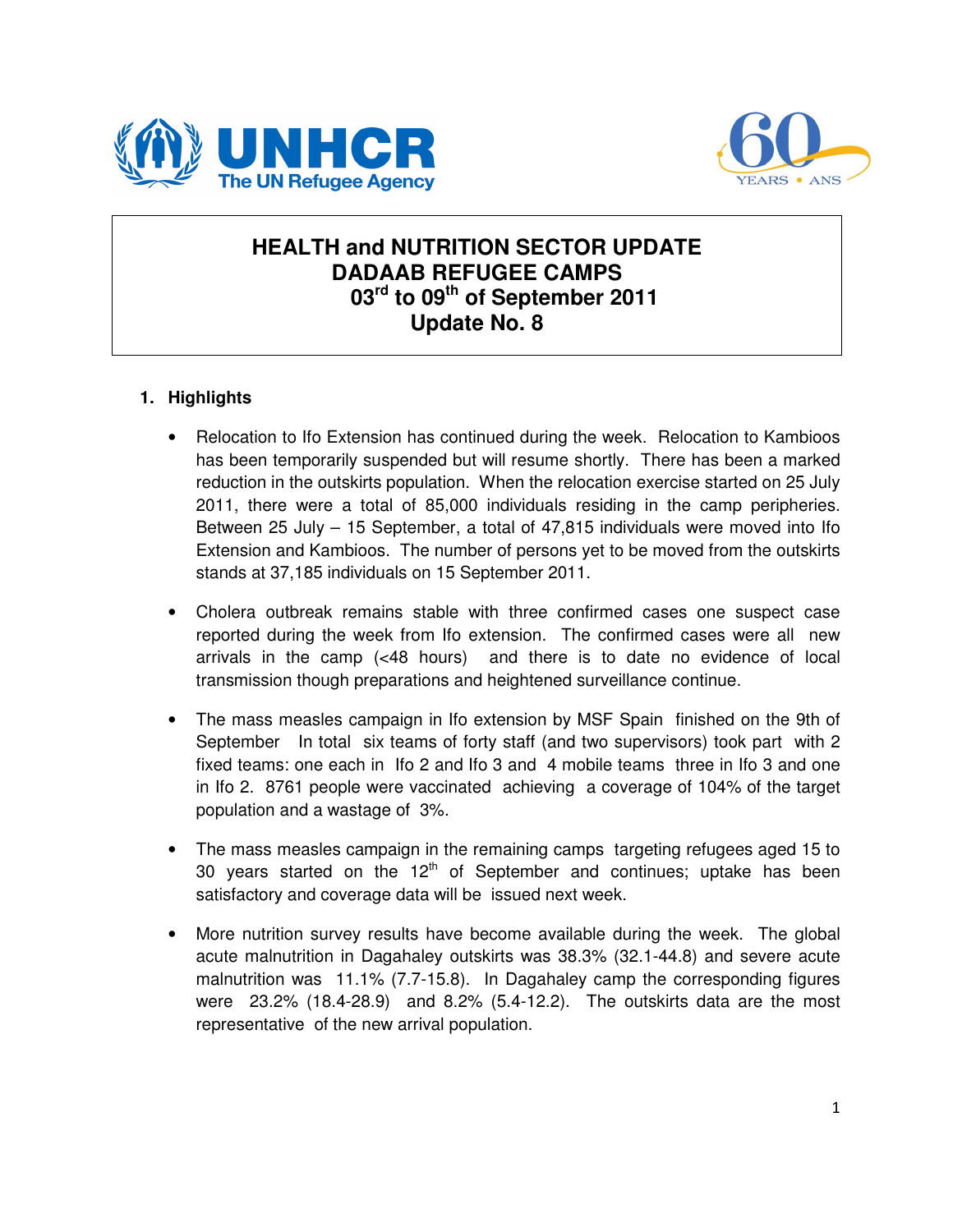#### **2. Overview**

### i. Total population of registered refugees as of  $15<sup>th</sup>$  September<sup>1</sup>

| Hagadera | <b>Dagahaley</b> | <b>Ifo</b> | lfo<br><b>Extension</b> | <b>Kambios</b> | <b>Total</b> |
|----------|------------------|------------|-------------------------|----------------|--------------|
| 136,823  | 131,744          | 130,180    | 35,309                  | 3,741          | 437,797      |

- ii. Number waiting to be registered at end of reporting period: **3200**
- **iii.** Number of new arrivals during the reporting period: **6640**

#### **3. Reception Centre data**

- i. Number seen at reception centres during the week (per camp): DAG: 1832, HAG:2522, IFO: 2310
- ii. Results of MUAC screening of 6 to 59 months

| <b>MUAC</b>           | Hagadera | Dagahaley | lfo   |
|-----------------------|----------|-----------|-------|
| Total screened        | 456      | 515       | 401   |
| % global malnutrition | 5.7%     | 5.4%      | 16.4% |
| % severe malnutrition | 2.8%     | 1.7%      | 4.4%  |

#### iii. Numbers vaccinated at reception centre

 $\overline{a}$ 

| <b>Number vaccinated</b> | Hagadera | Dagahaley | lfo  |
|--------------------------|----------|-----------|------|
| 5 years and above        | 509      | 603       | 1032 |
| 12 to 59 months          | 611      | 1308      | 319  |
| Less than 1 year         |          | 350       | 122  |

 $1$  The health statistics are generated based on the population of registered refugees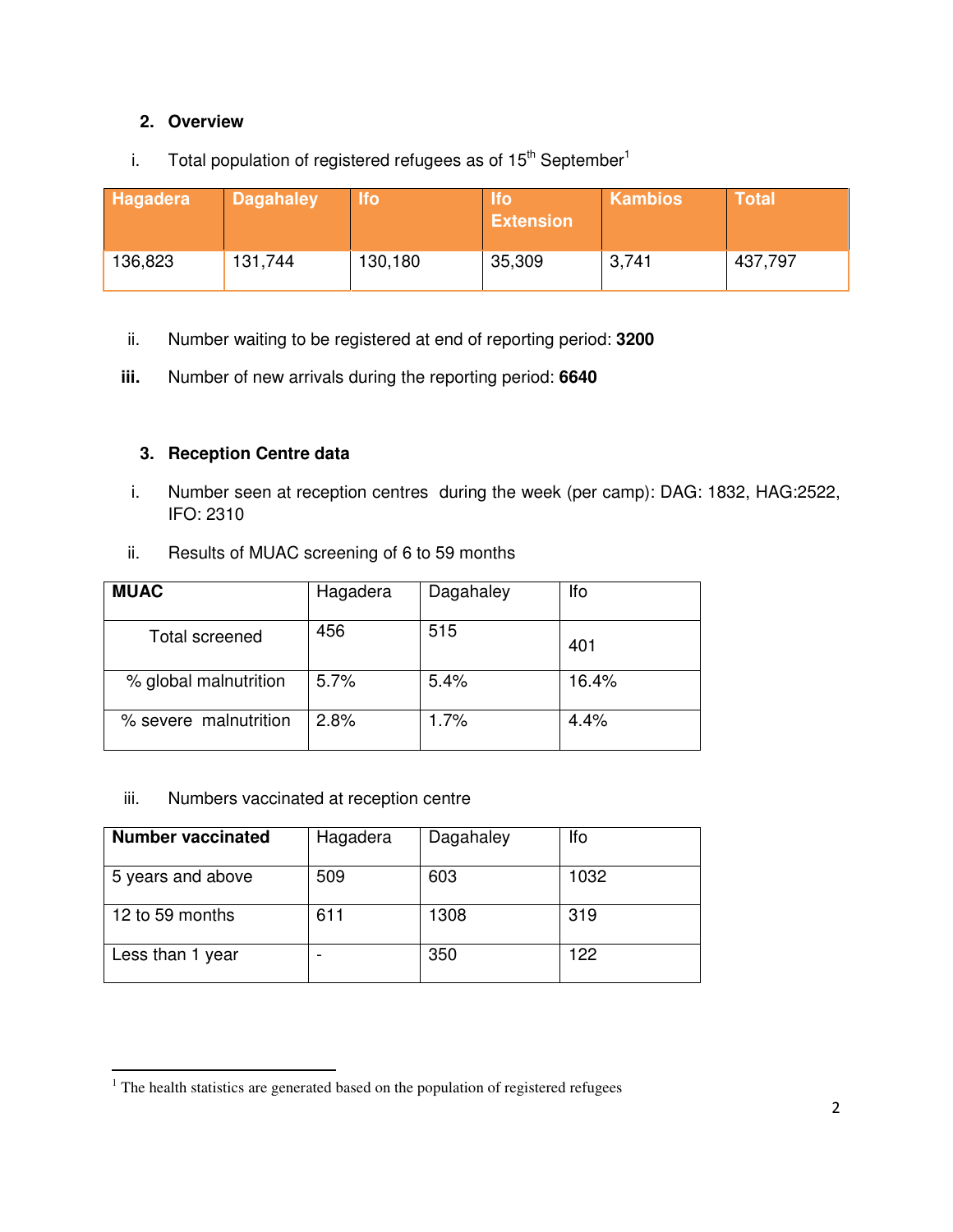# **4. Mortality**

| <b>Crude</b><br><b>Mortality</b>                | <b>Hagadera</b> |           | <b>Dagahaley</b> |           | <b>Ifo</b> |           |
|-------------------------------------------------|-----------------|-----------|------------------|-----------|------------|-----------|
| Number<br><b>of</b><br>deaths<br>/1000/month    | Last<br>month   | This week | Last month       | This week | Last month | This week |
|                                                 | 0.2             | 0.3       | 0.3              | <b>NA</b> | 0.3        | 0.5       |
| U <sub>5</sub><br>mortality                     | Hagadera        |           | <b>Dagahaley</b> |           | Ifo        |           |
| Number<br><b>of</b><br>deaths<br>U <sub>5</sub> | Last month      | This week | Last month       | This week | Last month | This week |
| /1000/month                                     | 0.6             | 1.0       | 1.0              | <b>NA</b> | 1.2        | 1.3       |
| <b>Maternal</b><br>mortality                    | Hagadera        |           | <b>Dagahaley</b> |           | <b>Ifo</b> |           |
| Number<br>of<br>maternal                        | Last month      | This week | Last month       | This week | Last month | This week |
| deaths                                          | 00              | 0.0       | 0.0              | <b>NA</b> | 1.0        | 0.0       |

# **5. Morbidity**

i. Proportional morbidity under fives:

| <b>Morbidity</b> | Hagadera | Dagahaley | Ifo |
|------------------|----------|-----------|-----|
| <b>URTI</b>      | 36%      | <b>NA</b> | 34% |
| Watery diarrhoea | 16%      | <b>NA</b> | 11% |
| <b>LRTI</b>      | 9%       | <b>NA</b> | 9%  |
| <b>Measles</b>   | 1%       | <b>NA</b> | 1%  |

ii. Proportional morbidity crude: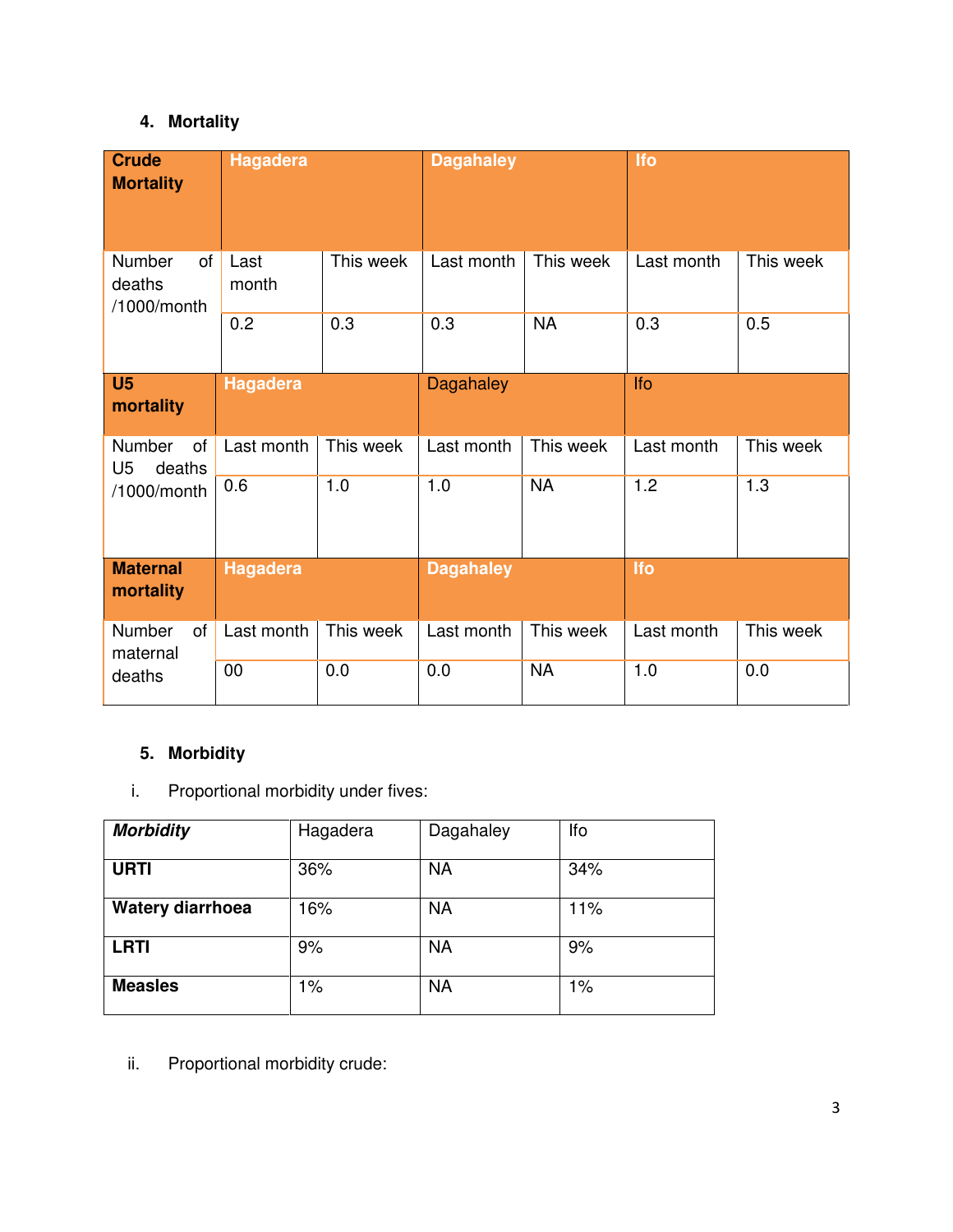| <b>Morbidity</b> | Hagadera | Dagahaley | lfo |
|------------------|----------|-----------|-----|
| <b>URTI</b>      | 27%      | <b>NA</b> | 32% |
| Watery diarrhoea | 7%       | <b>NA</b> | 5%  |
| <b>LRTI</b>      | 8%       | <b>NA</b> | 7%  |
| <b>Measles</b>   | 0%       | <b>NA</b> | 2%  |

**Comment:** 

#### **6. Diseases of epidemic importance**

|                  | <b>AWD</b> | <b>Bloody</b><br>diarrhoea | <b>Meningitis</b> | <b>Measles</b> | <b>Malaria</b> | <b>AFP</b> |
|------------------|------------|----------------------------|-------------------|----------------|----------------|------------|
| Hagadera         | 269        | $\mathbf 2$                |                   | 18             |                | 0          |
| <b>Dagahaley</b> | <b>NA</b>  | <b>NA</b>                  | <b>NA</b>         | <b>NA</b>      | <b>NA</b>      | <b>NA</b>  |
| lfo              | 173        | 4                          | 0                 | 15             | 0              | 0          |

i. Total number of cases of diseases of outbreak potential

- 155 cases of **measles** reported during week 36 with 797 cases total to date (see figures 1 ). This is a reduction compared to the peak of week 34. There were two deaths during the reporting week. Seventeen deaths have occurred since the outbreak began in January with 16 occurring since July  $1<sup>st</sup>$  2011. The case fatality rate is 2.1%.
- An outbreak control meeting was held in Dadaab on the 13th of September. A **cholera outbreak** has been confirmed, but since there is no evidence of local transmission, the case definition will remain as "person over the age of five years who present with severe dehydration associated with watery diarrhea". Health agencies continue to be on high alert. Outbreak response meetings in the camps including both WASH and Health agencies will be held weekly.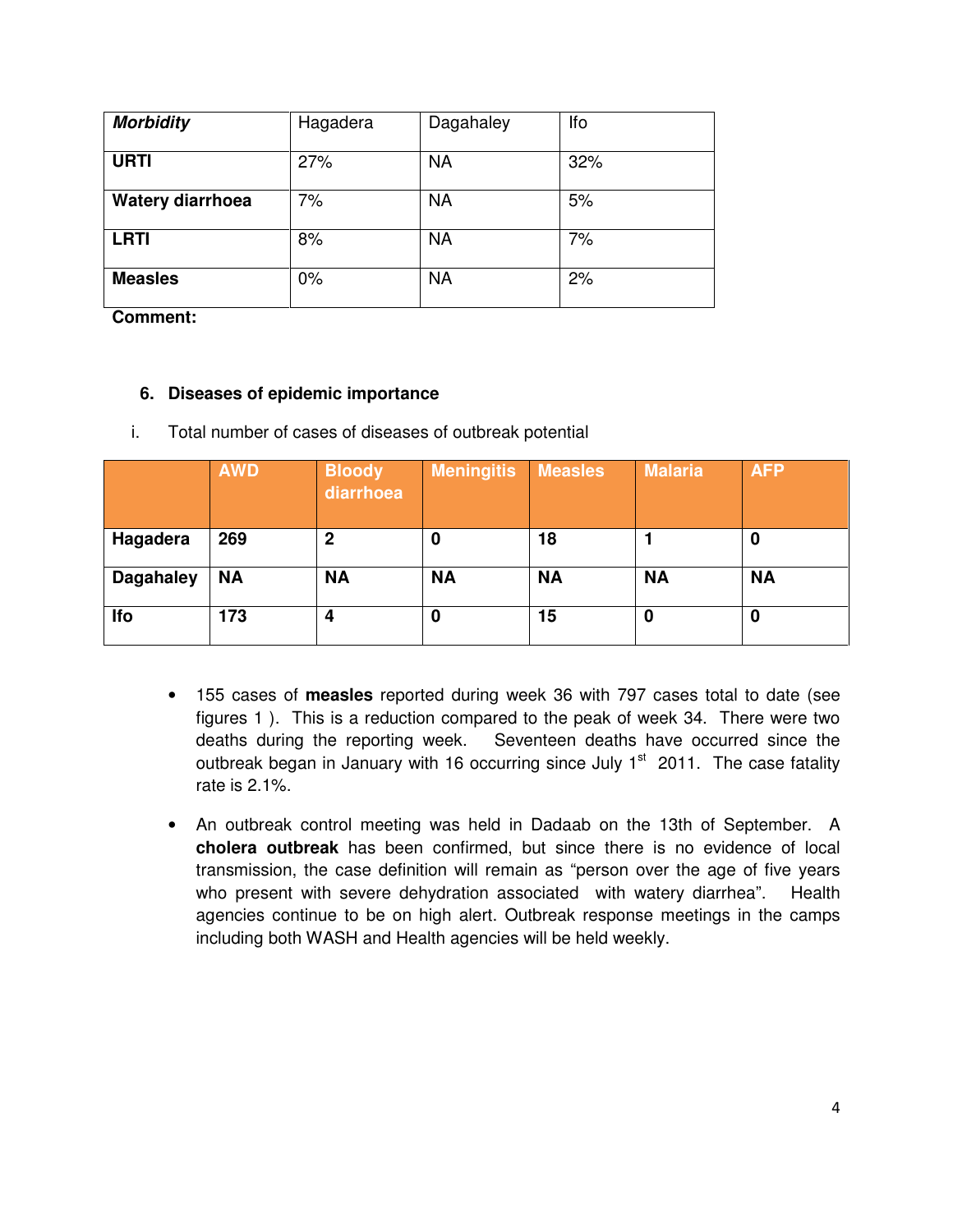Several suspect cases of **pertussis** have been identified in the camps (4 cases from Hagadera, one in Ifo reception center, and 2 cases in Dagahaley). Guidance has already been issued on management of cases and contacts. The transport media has arrived and swabs for culture can now be taken on suspect cases. Still waiting the primers for PCR

.



#### Figure 1 - Number of cases of measles per week Dadaab 2011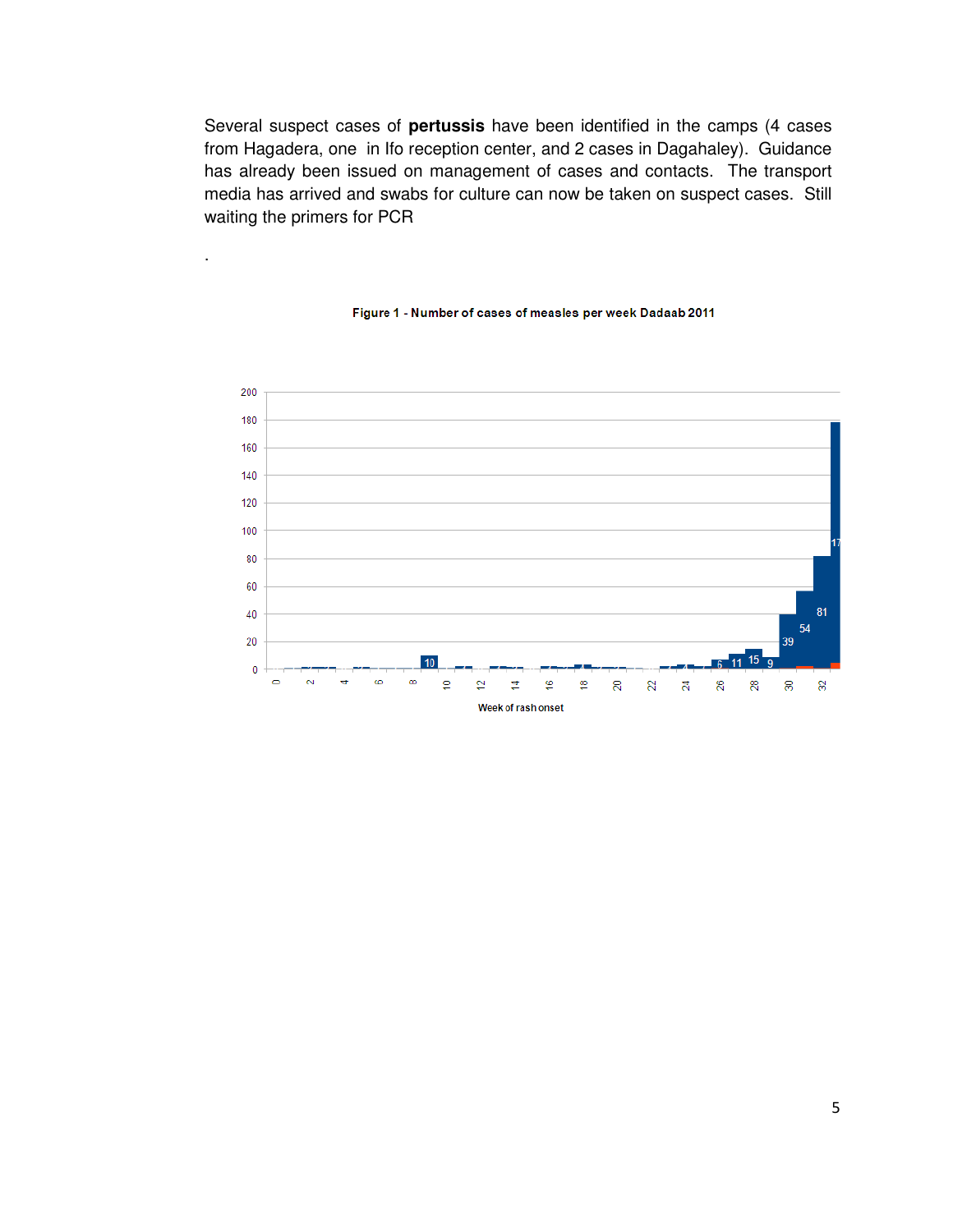# **7. Key services statistics**

|                                                                             | <b>Hagadera</b> | <b>Dagahaley</b> | <b>Ifo</b>     |
|-----------------------------------------------------------------------------|-----------------|------------------|----------------|
| number<br>of <sub>l</sub><br>Average<br>outpatient consultations<br>per day | 514             | <b>NA</b>        | 393            |
| Average number of daily<br>admissions                                       | 37              | <b>NA</b>        | 42             |
| number<br>of<br>Average<br>consultation<br>per<br>clinicians per day        | 86              | <b>NA</b>        | 42             |
| % of deliveries occurring<br>in a health facility                           | 89%             | <b>NA</b>        | 99%            |
| Number of admission to<br><b>SFP</b>                                        | $\blacksquare$  | <b>NA</b>        | $\blacksquare$ |
| Number of admission to<br><b>CTC</b>                                        | 78              | <b>NA</b>        | 173            |
| Average number of litres<br>water per person per day                        | 13I/p/d         | 19I/p/d          | $12.4$ l/p/d   |

### **8. Services for survivors of sexual violence**

|                                                                                | Hagadera | <b>Dagahaley</b> | <b>Ifo</b> |
|--------------------------------------------------------------------------------|----------|------------------|------------|
| Number of survivors of sexual<br>violence seen                                 | 4        | <b>NA</b>        | 0          |
| Number seen within 72 hours                                                    | 2        | <b>NA</b>        | 0          |
| <b>Number</b><br>who<br>received<br>appropriate care according to<br>time seen | 4        | <b>NA</b>        | $\bf{0}$   |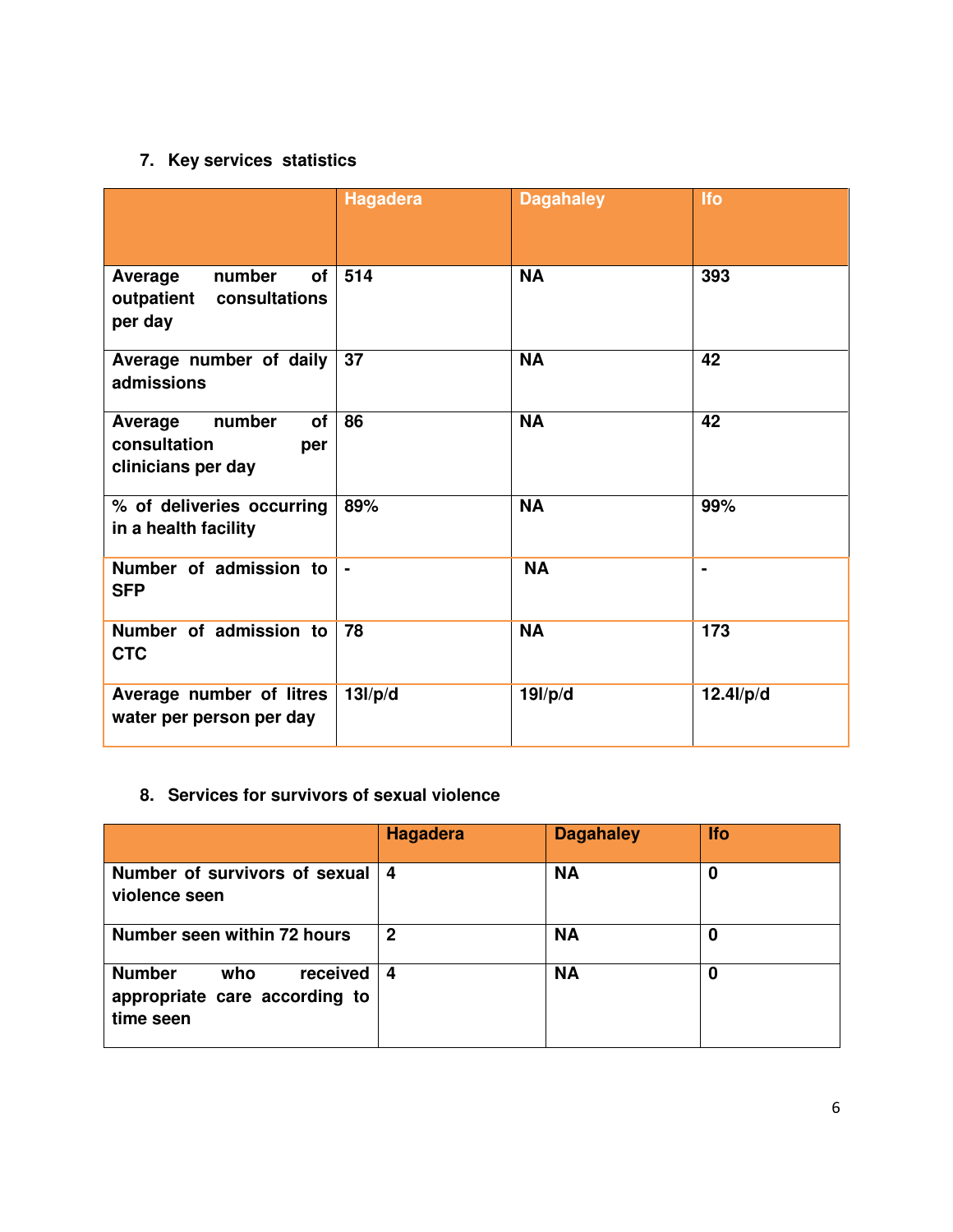#### **9. Nutrition**

#### **i.** Standard food ration being provided

| <b>New arrivals</b> | BP- 5: 500 grams/person providing 2290 kcal/day for 3 days.<br>New arrivals will no longer receive the general food ration until<br>after registration (see comment below) |
|---------------------|----------------------------------------------------------------------------------------------------------------------------------------------------------------------------|
| <b>Registered</b>   | General food distribution:                                                                                                                                                 |
| refugees            | 565 grams/person providing 2100 kcal/day for 30 or 31 days                                                                                                                 |
| <b>Blanket</b>      | Due to provision of Blanket supplementary feeding for all                                                                                                                  |
| feeding             | children <5 years with CSB plus, the Nutributter distribution will                                                                                                         |
| (numbers            | be phased out during September.                                                                                                                                            |
| covered)            | Blanket feeding with CSB plus to all under fives continues.                                                                                                                |

**Comment:** WFP will now only provide the general food ration to registered refugees; a review of the backlog waiting to be registered has reduced the time between reception to registration to only two to three days. BP 5 will be provided for three days. The general food ration and nonfood items will now only be provided after registration.

15 mother to mother support groups each comprising of 10-15 mothers have been formed and are active in Kambioos. This serves to promote appropriate infant and young child feeding practices and a forum where mothers can be targeted with information for health awareness.

Protocols have been adopted for the management of malnutrition in the five to 10 year age group. UNICEF has agreed to support RUTF for this group.

#### **10. Health facilities**

|                        | <b>Hagadera</b> | <b>Dagahaley</b> | <b>Ifo</b>                                  | <b>Kambioos</b> | <b>Ifo</b><br>extension    |
|------------------------|-----------------|------------------|---------------------------------------------|-----------------|----------------------------|
| <b>Hospitals</b>       | 1               |                  | 1                                           | 0               | 0                          |
| <b>Health</b><br>posts | 4               | 5                | 5                                           |                 | + mobile<br>1.<br>services |
| <b>CHWs</b>            | 138             | 104              | <b>140 GIZ</b><br><b>MSF</b><br>10<br>Spain | 10              | 15                         |